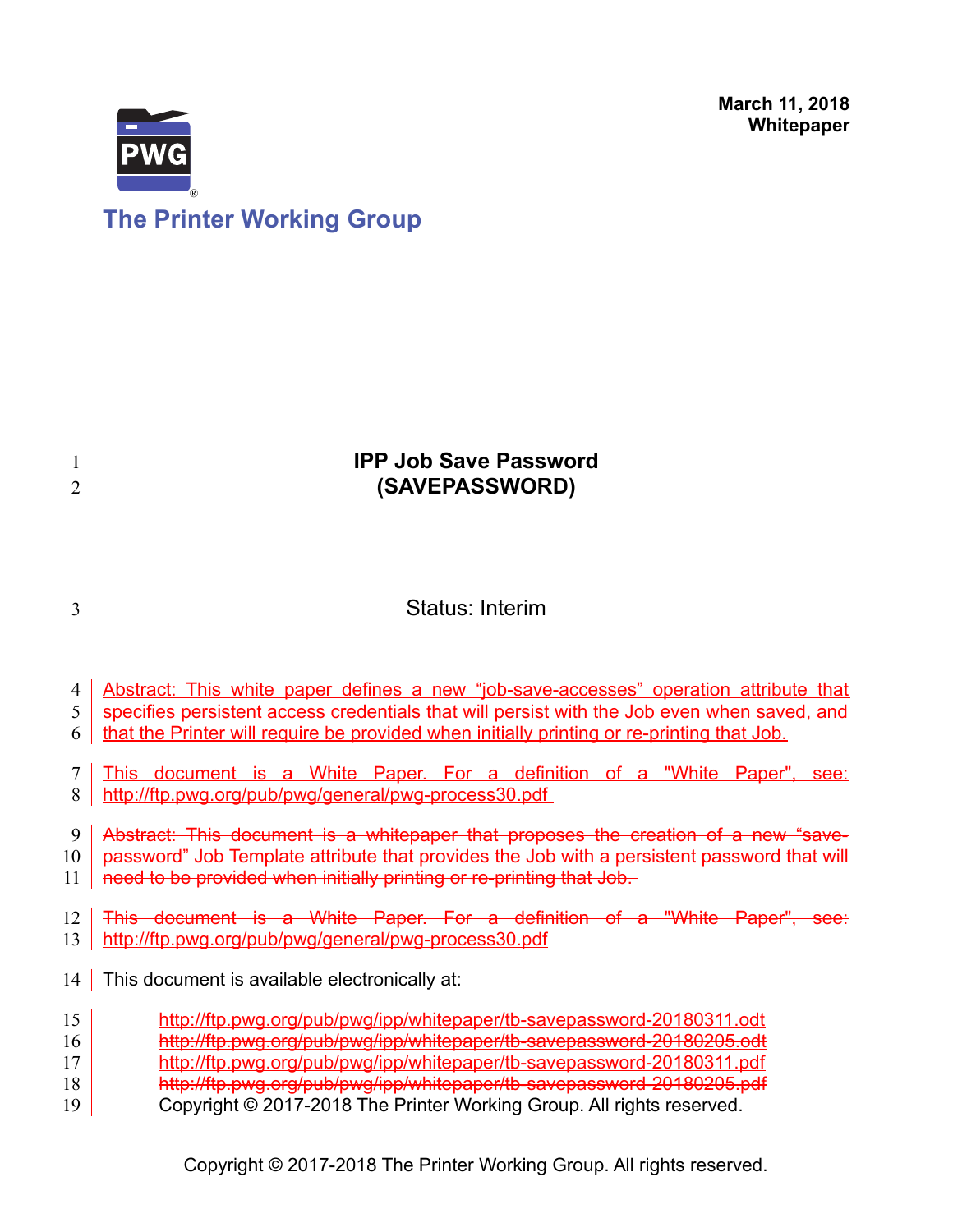#### Title: IPP Job Save Password *(SAVEPASSWORD)* 20

The material contained herein is not a license, either expressed or implied, to any IPR owned or controlled by any of the authors or developers of this material or the Printer Working Group. The material contained herein is provided on an "AS IS" basis and to the maximum extent permitted by applicable law, this material is provided AS IS AND WITH ALL FAULTS, and the authors and developers of this material and the Printer Working Group and its members hereby disclaim all warranties and conditions, either expressed, implied or statutory, including, but not limited to, any (if any) implied warranties that the use of the information herein will not infringe any rights or any implied warranties of merchantability or fitness for a particular purpose. 21 22 23 24 25 26 27 28 29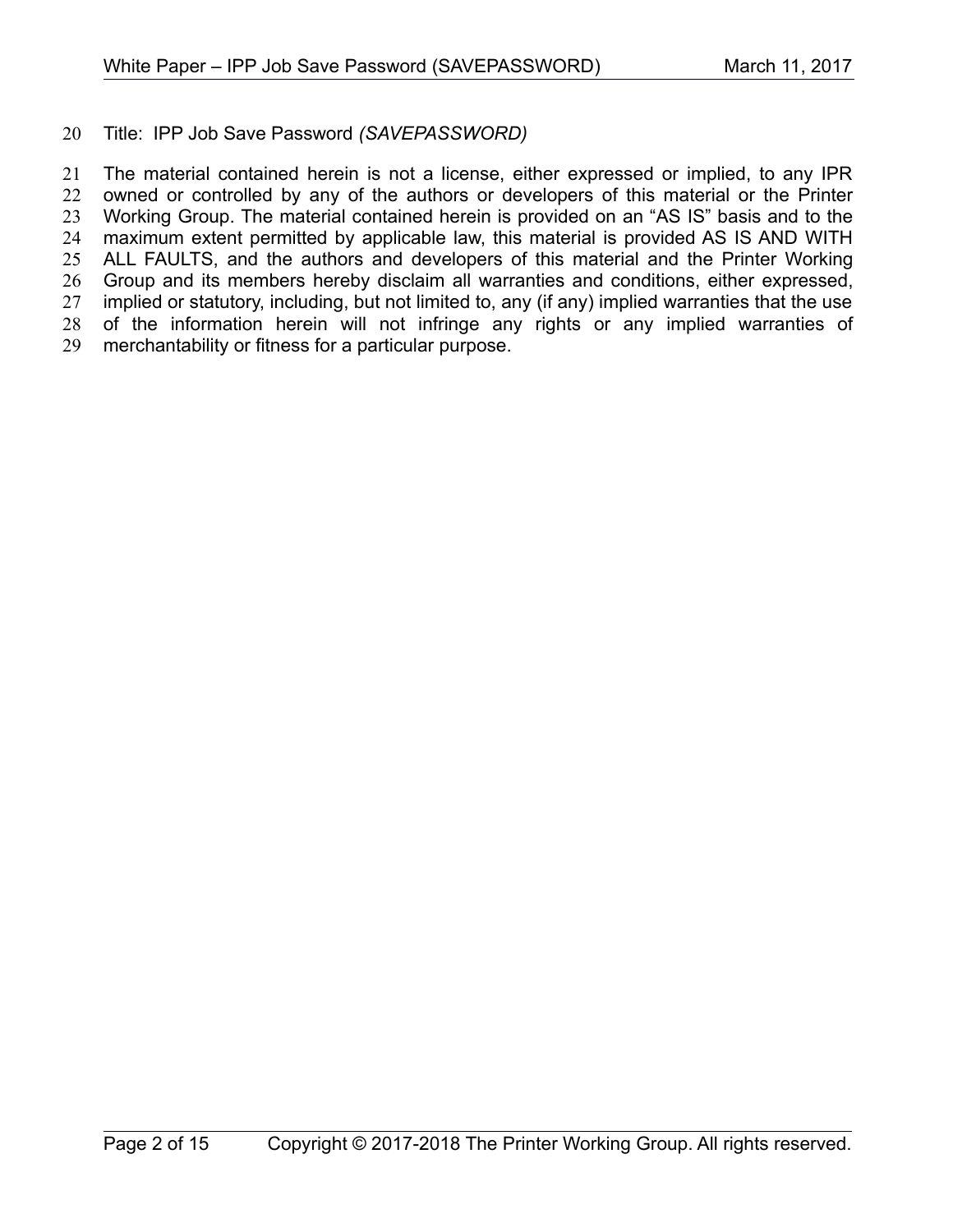| 30 | <b>Table of Contents</b> |    |  |  |
|----|--------------------------|----|--|--|
| 31 |                          |    |  |  |
| 32 |                          |    |  |  |
| 33 |                          |    |  |  |
| 34 |                          |    |  |  |
| 35 |                          |    |  |  |
| 36 |                          |    |  |  |
| 37 |                          |    |  |  |
| 38 |                          |    |  |  |
| 39 |                          |    |  |  |
| 40 |                          |    |  |  |
| 41 |                          |    |  |  |
| 42 |                          |    |  |  |
| 43 |                          |    |  |  |
| 44 |                          |    |  |  |
| 45 |                          |    |  |  |
| 46 |                          |    |  |  |
| 47 |                          |    |  |  |
| 48 |                          |    |  |  |
| 49 |                          |    |  |  |
| 50 |                          |    |  |  |
| 51 |                          |    |  |  |
| 52 |                          |    |  |  |
| 53 |                          |    |  |  |
| 54 |                          |    |  |  |
| 55 |                          |    |  |  |
| 56 |                          |    |  |  |
| 57 |                          |    |  |  |
| 58 |                          |    |  |  |
| 59 |                          |    |  |  |
| 60 |                          |    |  |  |
| 61 |                          |    |  |  |
| 62 |                          | 12 |  |  |
| 63 |                          |    |  |  |
| 64 |                          |    |  |  |
| 65 |                          |    |  |  |
| 66 |                          |    |  |  |
| 67 |                          |    |  |  |
|    |                          |    |  |  |

68

# **List of Figures**

## 69

## **List of Tables**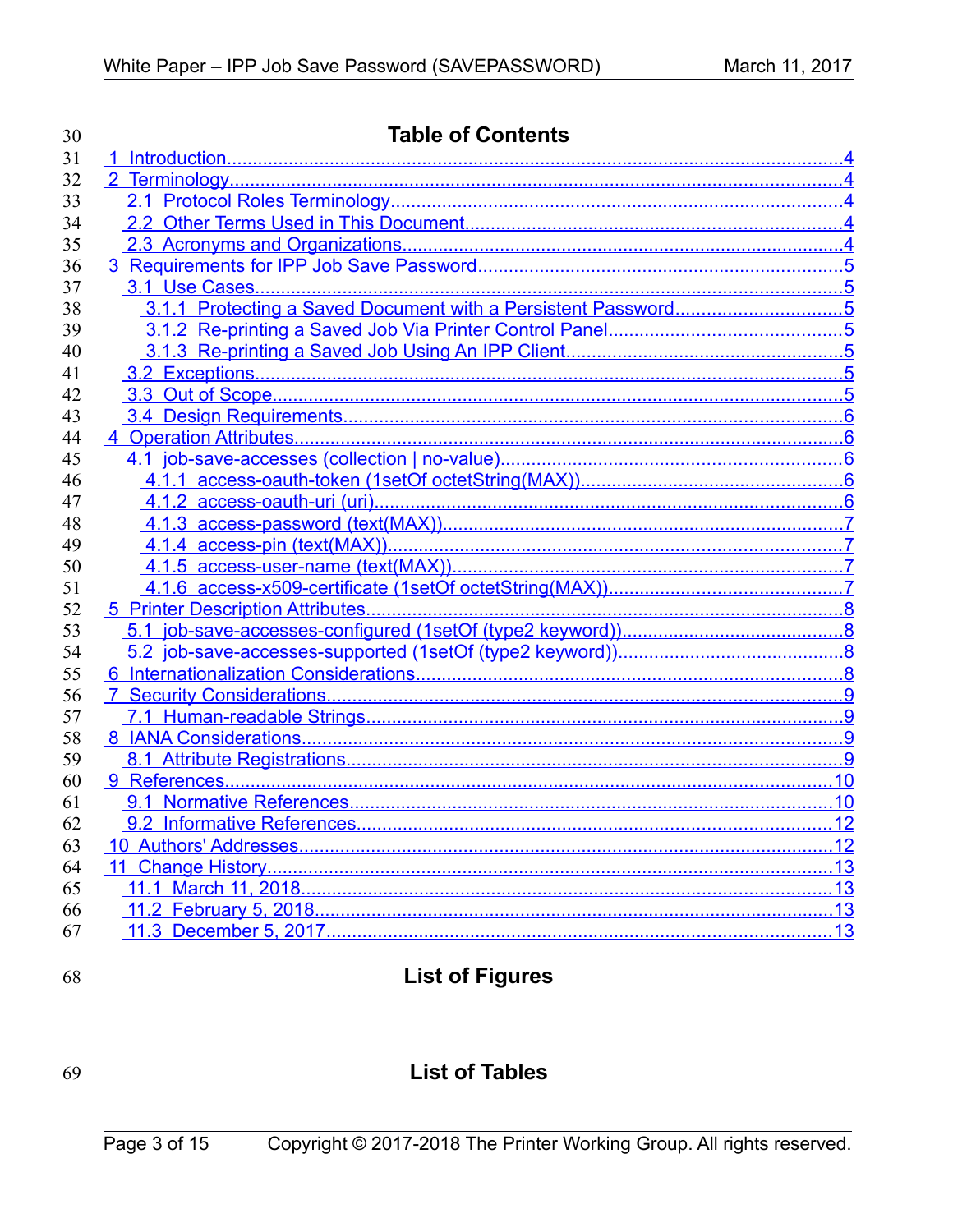## <span id="page-3-4"></span> **1 Introduction** 70

Users and network administrators are increasingly concerned about network and data security, and this extends to printing. Most all Users are familiar with sending a Job to a Printer and the Printer processing that Job fairly immediately, and some do so using a "job password" that prevents the Job from being processed until the User provides that password on the Printer's control panel to approve its release to processing. The IPP "jobpassword" operation attribute [\[PWG5100.11\]](#page-11-0) and related attributes provide support for this workflow. Some Printers also support saving jobs for later printing or re-printing. In certain cases there may be Users that wish to take advantage of both capabilities. Unfortunately however, since "job-password" is an operation attribute, and that Job's processing is the act of saving the Job, the "job-password" attribute does not persist beyond its being saved. Therefore, to support scenarios involving a password protected saved job, new attributes need to be defined that convey a Job password that persists beyond Job processing completion. 71 72 73 74 75 76 77 78 79 80 81 82 83

## <span id="page-3-3"></span> **2 Terminology** 84

### <span id="page-3-2"></span> **2.1 Protocol Roles Terminology** 85

This document defines the following protocol roles in order to specify unambiguous conformance requirements: 86 87

*Client*: Initiator of outgoing IPP session requests and sender of outgoing IPP operation requests (Hypertext Transfer Protocol -- HTTP/1.1 [\[RFC7230\]](#page-11-1) User Agent). 88 89

*Printer*: Listener for incoming IPP session requests and receiver of incoming IPP operation 90

requests (Hypertext Transfer Protocol -- HTTP/1.1 [\[RFC7230\]](#page-11-1) Server) that represents one or more Physical Devices or a Logical Device. 91 92

### <span id="page-3-1"></span> **2.2 Other Terms Used in This Document** 93

User: A person or automata using a Client to communicate with a Printer. 94

### <span id="page-3-0"></span> **2.3 Acronyms and Organizations** 95

- *IANA*: Internet Assigned Numbers Authority,<http://www.iana.org/> 96
- *IETF*: Internet Engineering Task Force,<http://www.ietf.org/> 97
- *ISO*: International Organization for Standardization,<http://www.iso.org/> 98
- PWG: Printer Working Group,<http://www.pwg.org/> 99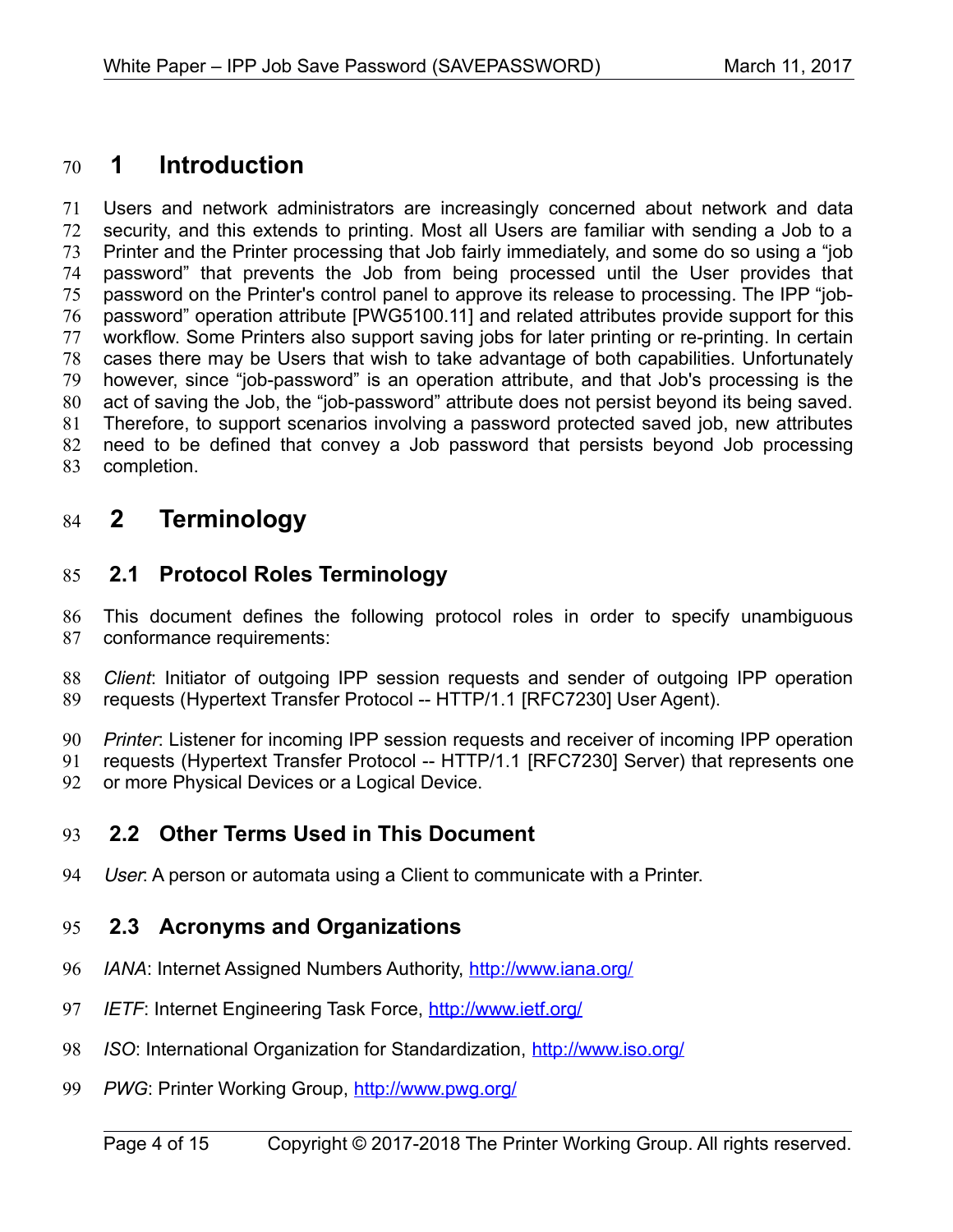## <span id="page-4-6"></span> **3 Requirements for IPP Job Save Password** 100

### <span id="page-4-5"></span> **3.1 Use Cases** 101

#### <span id="page-4-4"></span> **3.1.1 Protecting a Saved Document with a Persistent Password** 102

Wilma has written a document that she intends to save on her departmental MFD, to allow some of her peers to print copies as needed. But as the document contains sensitive information, Wilma wishes to only allow those who know the job's password to re-print copies. She is familiar with providing a password when configuring a print job, and she is also familiar with configuring the job to be saved in the printer. In the print dialog used to configure the print job on her computer, Wilma provides a password, and also chooses to have the job saved. Wilma clicks "Print" and the computer submits the job to the printer. The printer saves the job content and protects it with the password provided. 103 104 105 106 107 108 109 110

#### <span id="page-4-3"></span> **3.1.2 Re-printing a Saved Job Via Printer Control Panel** 111

Barney hears from Wilma that she has saved that document to the departmental MFD. Wilma tells Barney the job's name, and Barney then goes to the MFD and looks up the job. He taps on the control panel to have a copy printed, and is prompted to enter the job's password. He enters that on the control panel, and the MFD prints a copy. Barney collects it from the output bin and returns to his desk. 112 113 114 115 116

#### <span id="page-4-2"></span> **3.1.3 Re-printing a Saved Job Using An IPP Client** 117

Barney sends an IM to Betty that Wilma has saved a job on the departmental MFD. Betty opens her computer's print system and browses the saved jobs on the MFD. She selects the job and clicks "Print" to have a copy made for her. A dialog is presented asking for the job's password. Betty types in the job's password, and the MFD prints a copy. She collects it from the MFD and returns to her office. 118 119 120 121 122

### <span id="page-4-1"></span> **3.2 Exceptions** 123

Harvey, an employee from another department, walks up to Wilma's departmental MFD. The . 124 125

### <span id="page-4-0"></span> **3.3 Out of Scope** 126

- The following are considered out of scope for this document: 127
- 1. How the Document or Documents in a Job are stored by the Printer 128
- 2. Methods for encrypting the document itself. 129
- 3. Mechanisms for supporting per-user credentials / access control list for releasing the stored job. 130 131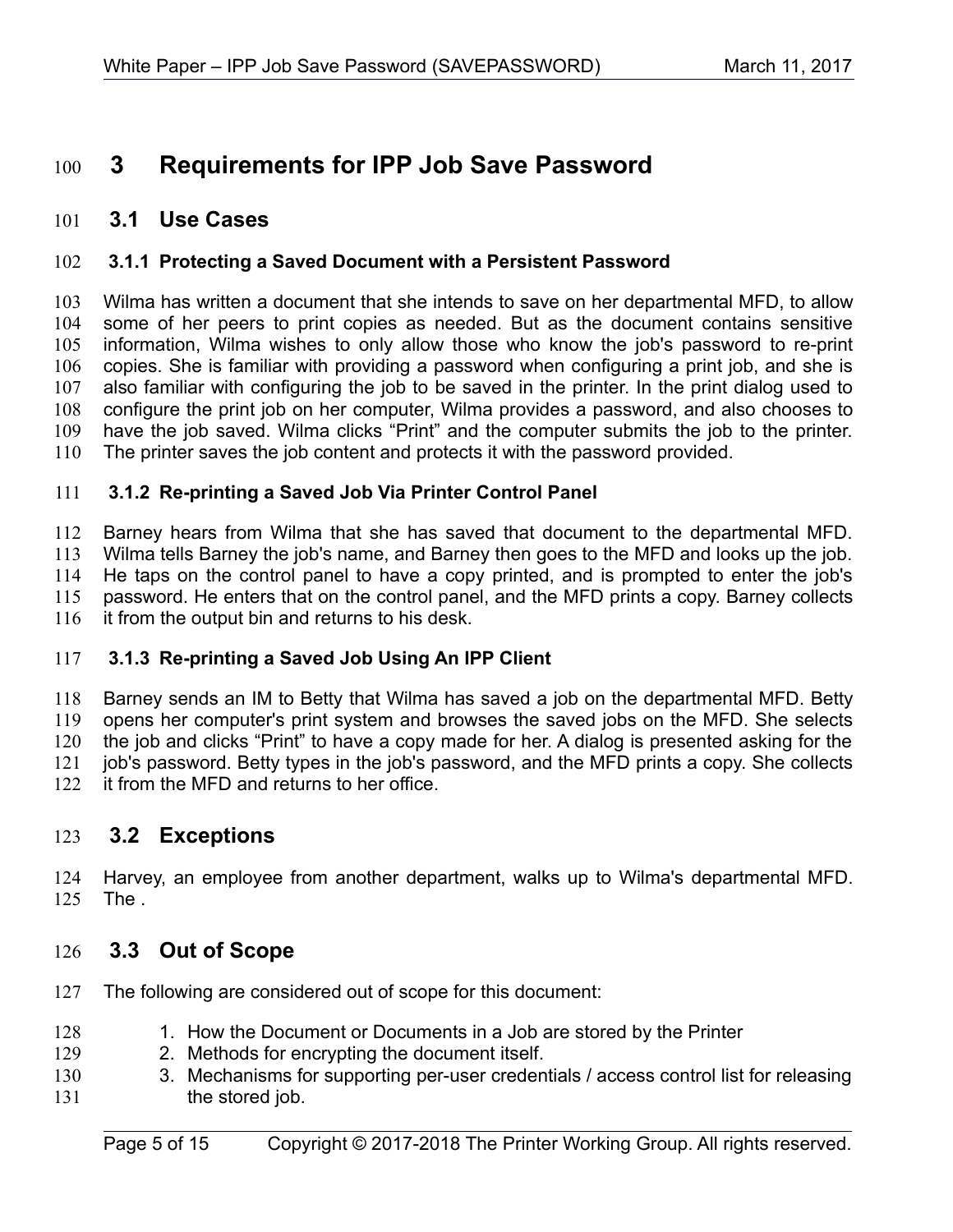## <span id="page-5-4"></span> **3.4 Design Requirements** 132

- The design requirements for this document are: 133
- 1. Use existing attributes or collections if possible. 134
- 2. Support at the least the fidelity supported currently by "job password" and "jobpassword-encryption" 135 136
- 3. Register all attributes and operations with IANA 137
- The design recommendations for this document are: 138
- 1. Reusing UI controls with similar enough purposes so that the user doesn't need to be confused by e.g. needing to interact with different controls for different kinds of passwords. 139 140 141
- <span id="page-5-3"></span> **4 Operation Attributes** 142

## <span id="page-5-2"></span> **4.1 job-save-accesses (collection | no-value)**  $143$

- The OPTIONAL "job-save-accesses" operation attribute allows the Client to provide authentication information for a referenced saved Job. 144 145
- The collection value contains zero of more member attributes which provide the 146
- authentication information required for the Job to be reprinted. A Client MAY also provide 147
- the no- value out-of-band value to specify that no authentication information is necessary. 148
- Printers specify which member attributes are supported using the "job-save-accessessupported" Printer attribute (section XXX). 149 150

## <span id="page-5-1"></span>151 | 4.1.1 **access-oauth-token (1setOf octetString(MAX))**

- The OPTIONAL "access-oauth-token" member attribute provides a Base64-encoded OAuth Access Token as defined in The OAuth 2.0 Authorization Framework [RFC6749]. When the size of the access token exceeds 1023 octets (the maximum size of an octetString value), the Client separates the token into multiple octetString values and sends the result as an ordered set to the Printer. The Printer reassembles each octetString to produce the complete access token value to be used to access the Document URI. 152 153 154 155 156 157
- Printers that support this attribute MUST list 'access-oauth-token' in the "job-saveaccesses-supported" Printer Description attribute. 158 159

## <span id="page-5-0"></span>160 **4.1.2 access-oauth-uri (uri)**

- The OPTIONAL "access-oauth-uri" member attribute is the authorization server that issued 161
- the "access-oauth-token" member attribute. See Authorization Server [RFC6749] section 162
- $1.1.$ 163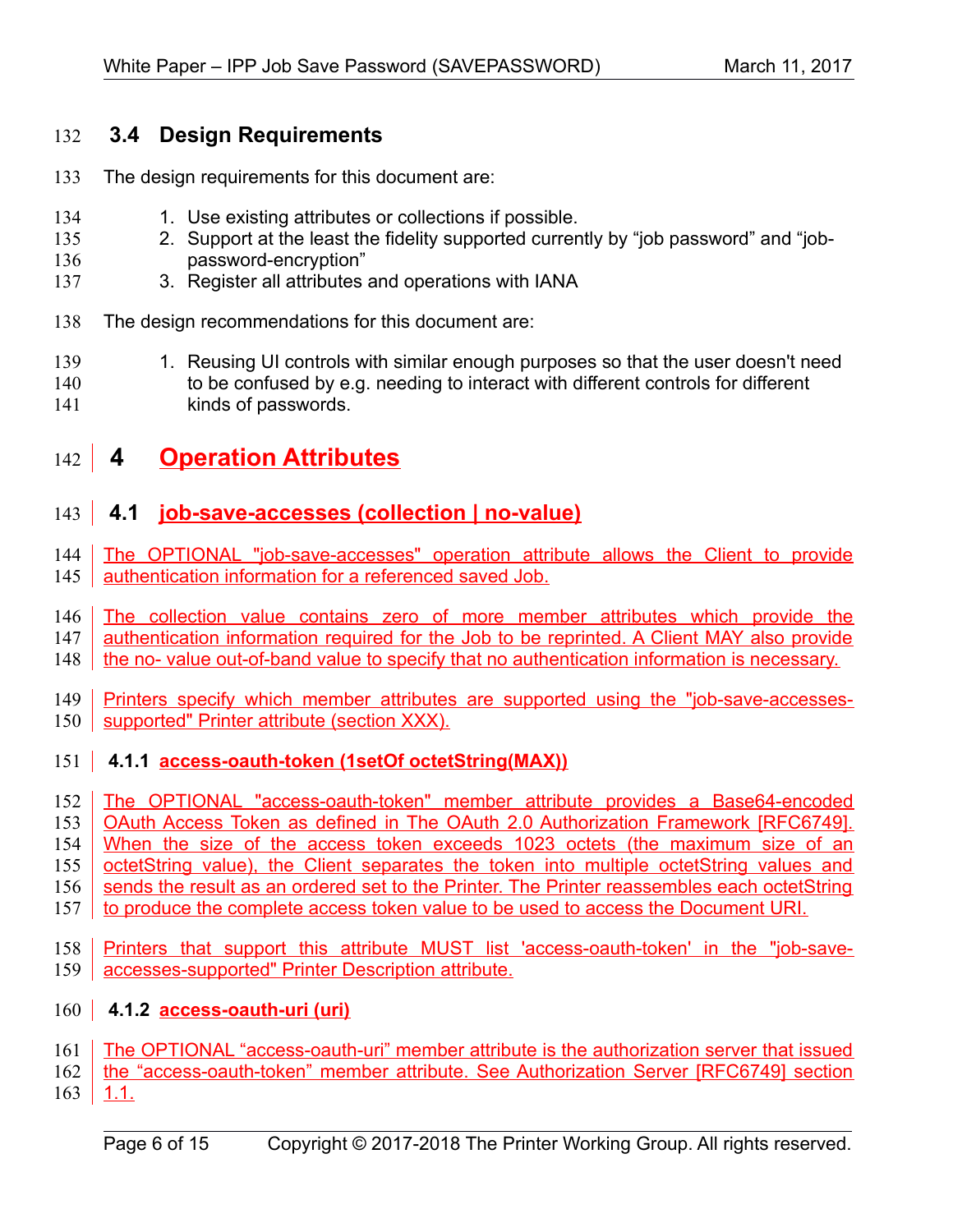## <span id="page-6-3"></span>164 **4.1.3 access-password (text(MAX))**

- The OPTIONAL "access-password" member attribute provides a password string, typically 165
- for HTTP Basic or Digest authentication [RFC2617]. Clients MUST provide the password 166
- using the UTF-8 encoding [STD63] in Unicode Normalization Form C as required for 167
- Network Unicode [RFC5198]. Printers MUST convert the password, as needed, to 168
- whatever encoding is required to access the Document URI. 169
- Printers that support this attribute MUST list 'access-password' in the "job-save-accesses-170
- 171 | supported" Printer Description attribute.

## <span id="page-6-2"></span>172 **4.1.4 access-pin (text(MAX))**

- The OPTIONAL "access-pin" member attribute provides a Personal Identification Number 173
- string. Clients MUST restrict the characters to the US ASCII digits '0' (code 48) through '9' 174
- (code 57) and Printers MUST reject values containing characters other than the digits '0' 175
- through '9'. 176
- Printers that support this attribute MUST list 'access-pin' in the "job-save-accesses-177
- supported" Printer Description attribute. 178

## <span id="page-6-1"></span>179 **4.1.5** access-user-name (text(MAX))

- The OPTIONAL "access-user-name" member attribute provides a user name string, 180
- typically for HTTP Basic or Digest authentication [RFC2617]. Clients MUST provide the 181
- user name using the UTF-8 encoding [STD63] in Unicode Normalization Form C as 182
- required for Network Unicode [RFC5198]. Printers MUST convert the user name, as 183
- needed, to whatever encoding is required by the Document URI. 184
- Printers that support this attribute MUST list 'access-user-name' in the "job-save-accessessupported" Printer Description attribute. 185 186

## <span id="page-6-0"></span>187 | 4.1.6 **access-x509-certificate (1setOf octetString(MAX))**

- The OPTIONAL "access-x509-certificate" member attribute provides a PEM-encoded X.509 certificate identifying the User or Client that is making the request. When the size of the certificate exceeds 1023 octets (the maximum size of an octetString value), the Client separates the certificate into multiple octetString values and sends the result as an ordered set to the Printer. The Printer reassembles each octetString to produce the complete X.509 certificate to be used to access the Document URI. 188 189 190 191 192 193
- Printers that support this attribute MUST list 'access-x509-certificate' in the "job-save-194
- accesses-supported" Printer Description attribute and MUST provide an implementation-195
- defined method for loading the corresponding private key that is used for authenticating 196
- the holder of the X.509 certificate. 197
	-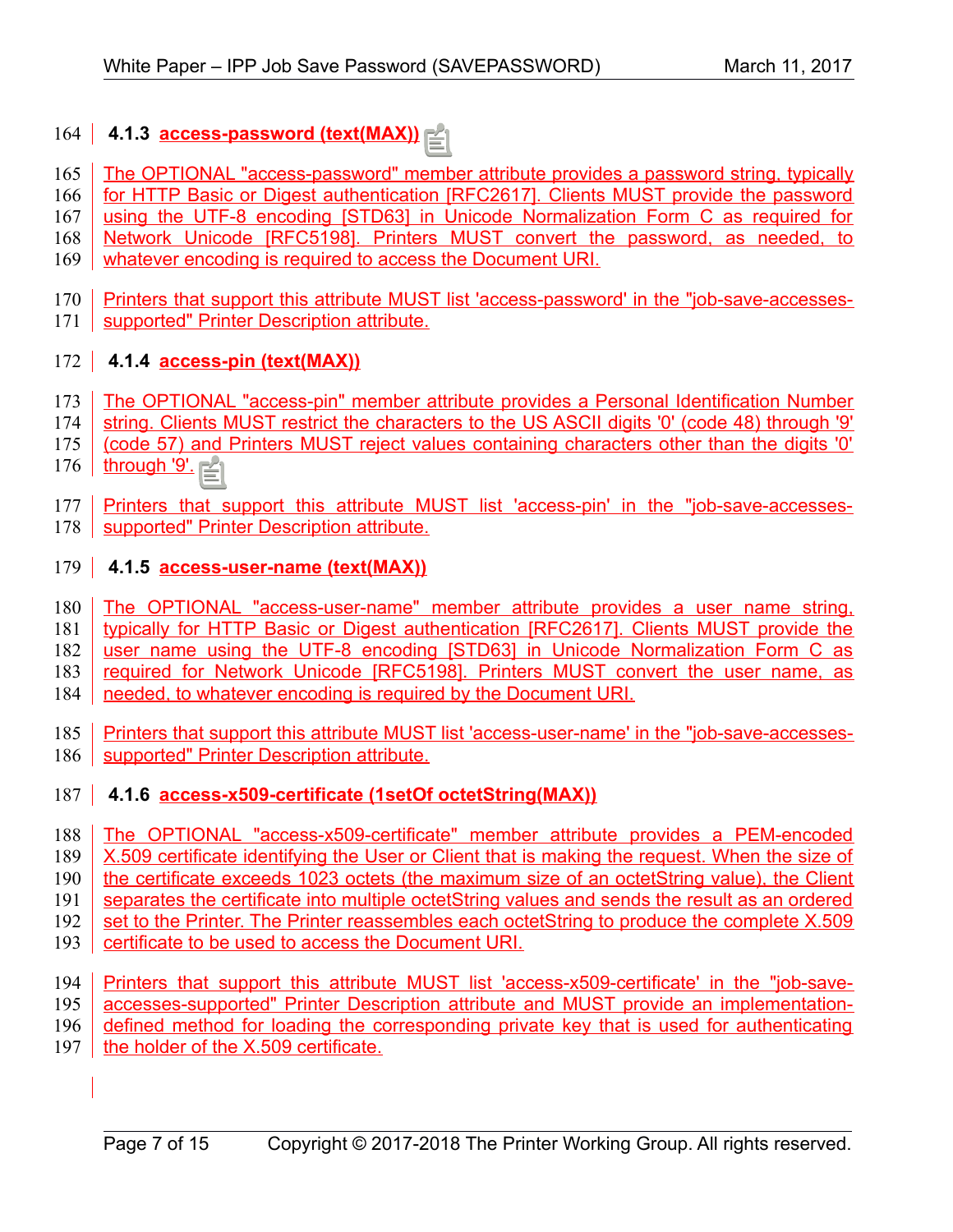## <span id="page-7-2"></span> **5 Printer Description Attributes** 198

## <span id="page-7-1"></span> **5.1 job-save-accesses-configured (1setOf (type2 keyword))** 199

The "job-save-accesses-configured" Printer Description attribute specifies the member attributes currently configured for use with "job-save-accesses". This attribute's set of values MUST be a subset of the set of values specified by the Printer's "job-saveaccesses-supported" attribute. This attribute MUST be supported if the "job-saveaccesses-supported" Printer Description attribute is supported. 200 201 202 203 204

## <span id="page-7-0"></span> **5.2 job-save-accesses-supported (1setOf (type2 keyword))**  $205$

The "job-save-accesses-supported" Printer Description attribute specifies the supported 206

member attributes of the "job-save-accesses" operation attribute. This attribute MUST be 207

supported if the "job-save-accesses" operation attribute is supported. 208

## **5.3 save-password-supported (rangeOfInteger(0:255))** 209

 6 The "save-password" Printer Description attribute specifies whether the Printer supports the persistent Job password specified by the "save-password" Job Template attribute, and if so, what range of lengths the Printer's password policy requires for the unencrypted value of "save-password". If the Client allows the User to provide it with an unencrypted password value shorter than the lower bounds of "save-passwordsupported", the behavior is undefined but the Job may never print. 210 211 212 213 214 215

## **6.1 save-password-encryption-supported (1setOf (type2 keyword))** 216

 7 The "save-password-encryption-supported" Printer Description attribute specifies the encryption formats supported by the Printer for encrypting "save-password". Any of the keywords registered for the "job-password-encryption" attribute may be listed in the "savepassword-encryption-supported" attribute, except for the keyword 'none' and all the keywords that are deprecated by the PWG in the IANA IPP Registry [\[IANA-IPP\]](#page-12-1) as of this writing: 'sha', 'md2', 'md4', 'md5'. The 'sha3-256' encryption hashing algorithm MUST be supported if this attribute is supported, to ensure interoperability between implementations. This attribute MUST be supported if the "save-password" member attribute of "job-savedisposition" is supported. 217 218 219 220 221 222 223 224 225

## **7.1 save-password-repertoire-configured (1setOf (type2 keyword))** 226

8 The "save-password-repertoire-configured" Printer Description attribute specifies the set of repertoires the Printer is configured to accept for a Job's "save-passwordrepertoire" attribute. The values specified by "save-password-repertoire-configured" MUST be present in the set of keyword values specified by "save-password-repertoiresupported". 227 228 229 230 231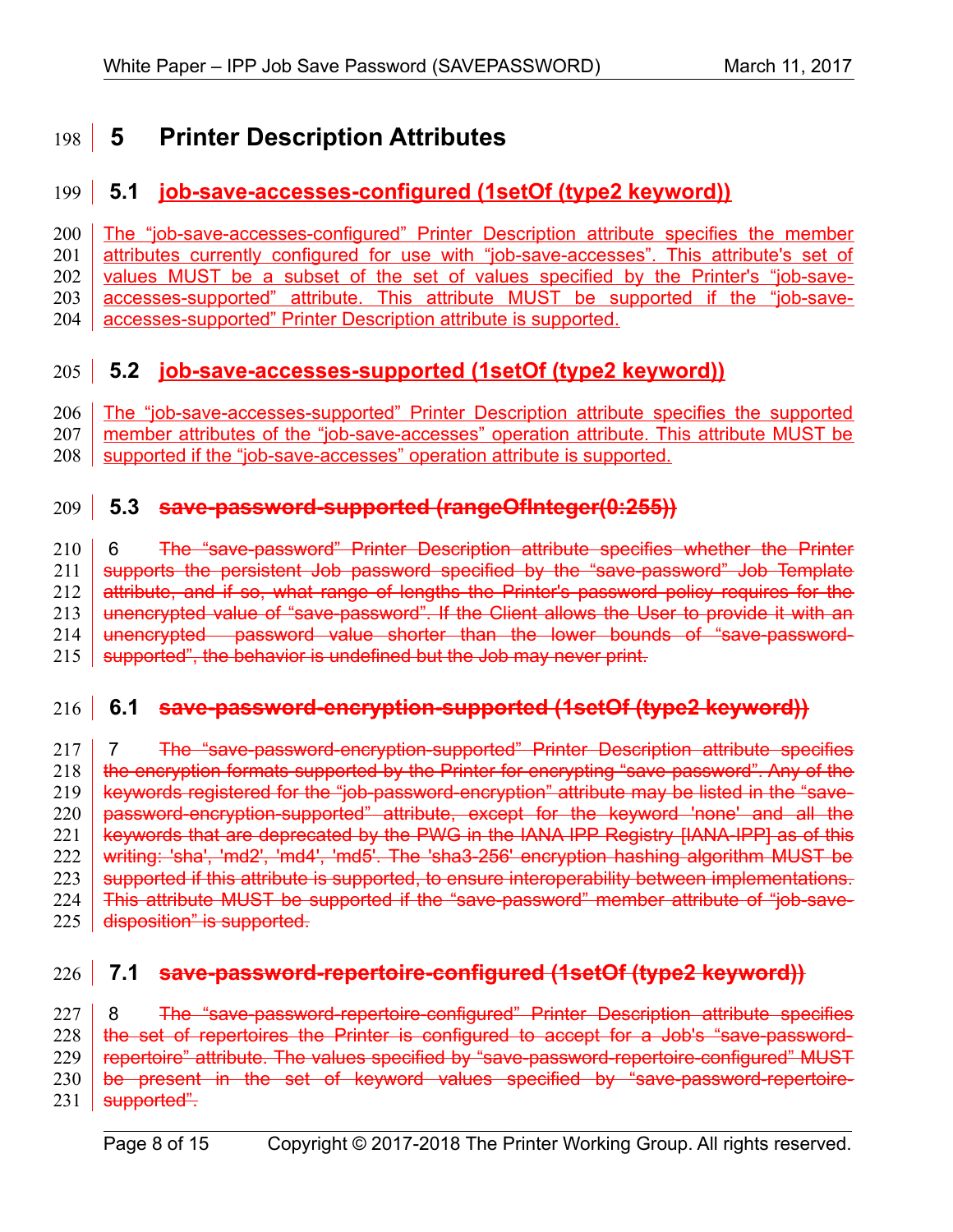## **8.1 save-password-repertoire-supported (1setOf (type2 keyword))** 232

9 The "save-password-repertoire-supported" Printer Description attribute specifies the range of repertoires the Printer supports that may be configured for listing in the Printer's "save-password-repertoire-configured" attribute. All keywords specified in the "savepassword-repertoire-supported" must be registered in the IANA IPP Registry [\[IANA-IPP\]](#page-12-1) for the "job-password-repertoire" attribute [\[IPPREPERTOIRE\].](#page-10-4) The 'iana\_utf-8\_any' keyword MUST be supported if this attribute is supported. This attribute MUST be supported if the "save-password-repertoire" member attribute of "job-save-disposition" is supported. 233 234 235 236 237 238 239

## **10 Additional Values and Semantics for Existing Attributes**  $240$

### **10.1 job-save-disposition Member Attributes**  $241$

 11 This specification defines several new "job-save-disposition" member attributes to support the specification of a Job Save Password. 242 243

#### **11.1.1 save-password (octetString(1024))**  $244$

12 The "save-password" member attribute specifies a password for the Job, which is semantically analogous to the "job-password" Operation attribute [\[PWG5100.11\].](#page-11-0) The Printer MUST NOT process the Job unless a User provides a password value that matches the value stored in "save-password" to authorize the Printer to allow its release. This member attribute MUST be present if the "save-password-encryption" member attribute is present. 245 246 247 248 249 250

 13 The maximum length of this attribute is greater than the length of "save-passwordsupported" because this attribute needs to accommodate encrypted passwords which 251 252

have longer fixed lengths. 253

### **13.1.1 save-password-encryption (type2 keyword)**  $254$

 14 The "save-password-encryption" Job Template attribute specifies the hashing algorithm the Client employed to obfuscate the password value specified in the "savepassword" Job Template attribute. This member attribute MUST be present if the "savepassword" member attribute is present. The value held by "save-password-encryption" MUST be one of the values in the "save-password-encryption-supported" Printer Description attribute. 255 256 257 258 259 260

### save-password-repertoire (type2 keyword)  $261$  14.1.1

 15 The "save-password-repertoire" Job Template attribute specifies the repertoire selected for the "save-password" attribute. This member attribute MUST be present if the "save-password" member attribute is present. The value held by "save-passwordrepertoire" MUST be one of the values in the "save-password-repertoire-supported" Printer Description attribute. 262 263 264 265 266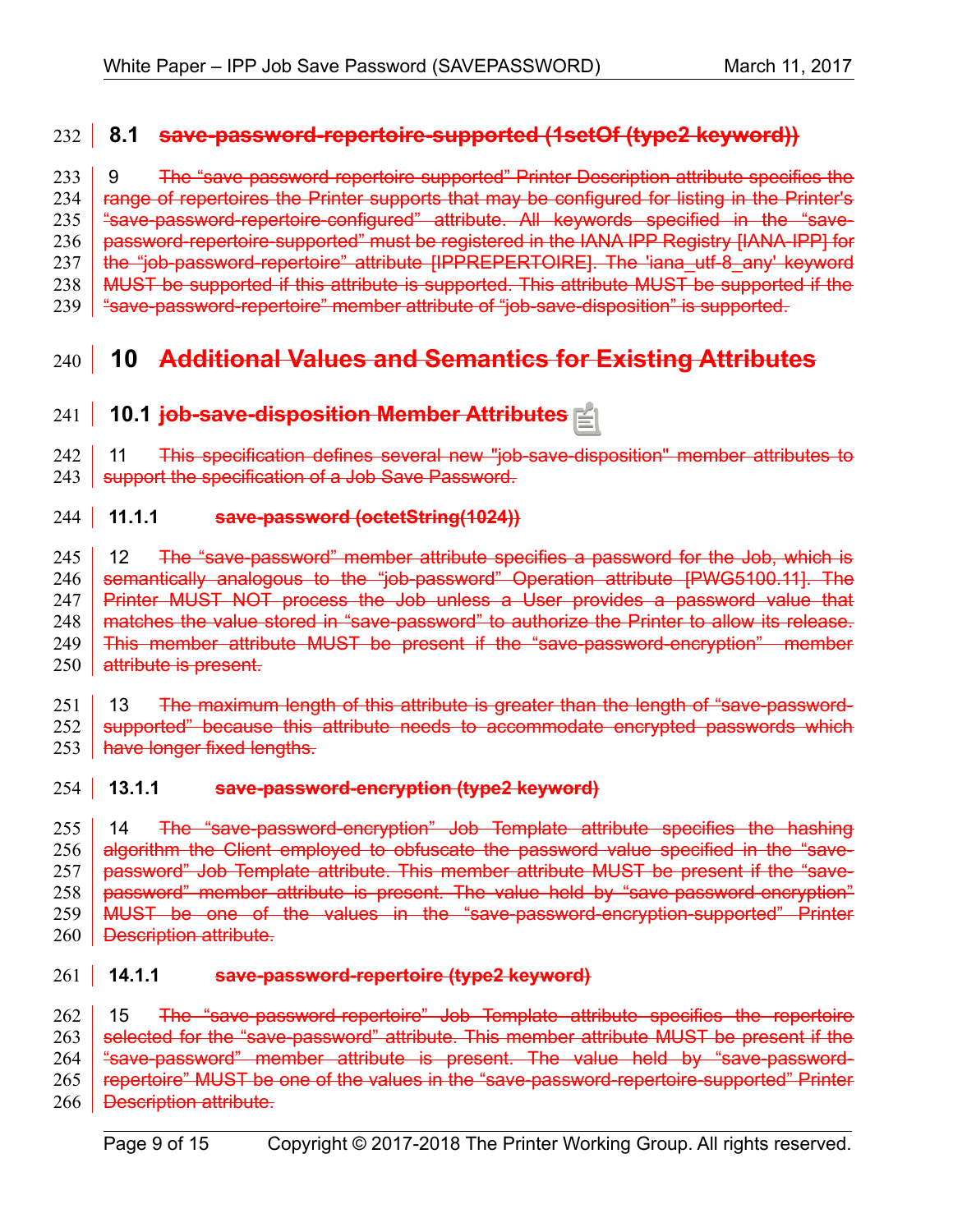## <span id="page-9-2"></span> **15.1 Internationalization Considerations** 267

For interoperability and basic support for multiple languages, conforming implementations MUST support the Universal Character Set (UCS) Transformation Format -- 8 bit (UTF-8) [RFC3629] encoding of Unicode [\[UNICODE\]](#page-12-11) [\[ISO10646\]](#page-11-3) and the Unicode Format for Network Interchange [\[RFC5198\].](#page-11-2) 268 269 270 271

- Implementations of this specification SHOULD conform to the following standards on processing of human-readable Unicode text strings, see: 272 273
- Unicode Bidirectional Algorithm [\[UAX9\]](#page-12-10)  left-to-right, right-to-left, and vertical 274
- Unicode Line Breaking Algorithm [\[UAX14\]](#page-12-9)  character classes and wrapping 275
- Unicode Normalization Forms [\[UAX15\]](#page-12-8)  especially NFC for [\[RFC5198\]](#page-11-2) 276
- Unicode Text Segmentation [\[UAX29\]](#page-12-7)  grapheme clusters, words, sentences 277
- Unicode Identifier and Pattern Syntax [\[UAX31\]](#page-12-6)  identifier use and normalization 278
- Unicode Collation Algorithm [\[UTS10\]](#page-12-5)  sorting 279
- Unicode Locale Data Markup Language [\[UTS35\]](#page-12-4)  locale databases 280

Implementations of this specification are advised to also review the following informational documents on processing of human-readable Unicode text strings: 281 282

- Unicode Character Encoding Model [\[UTR17\]](#page-12-3)  multi-layer character model 283
- Unicode in XML and other Markup Languages [\[UTR20\]](#page-13-3)  XML usage 284
- Unicode Character Property Model [\[UTR23\]](#page-13-2)  character properties 285
- Unicode Conformance Model [\[UTR33\]](#page-13-1)  Unicode conformance basis 286

## <span id="page-9-1"></span> **16 Security Considerations** 287

The IPP extensions defined in this document require the same security considerations as defined in the IPP/1.1: Model and Semantics [\[RFC8011\],](#page-12-2) IPP: Job and Printer Extensions – Set 2 (JPS2), and IPP Job Password Repertoire. Additionally, the operation attributes defined in this IPP Registration MUST NOT be sent over a non-encrypted connection, plus additional security considerations below. 288 289 290 291 292

### <span id="page-9-0"></span> **16.1 Human-readable Strings**  293

Implementations of this specification SHOULD conform to the following standard on processing of human-readable Unicode text strings, see: 294 295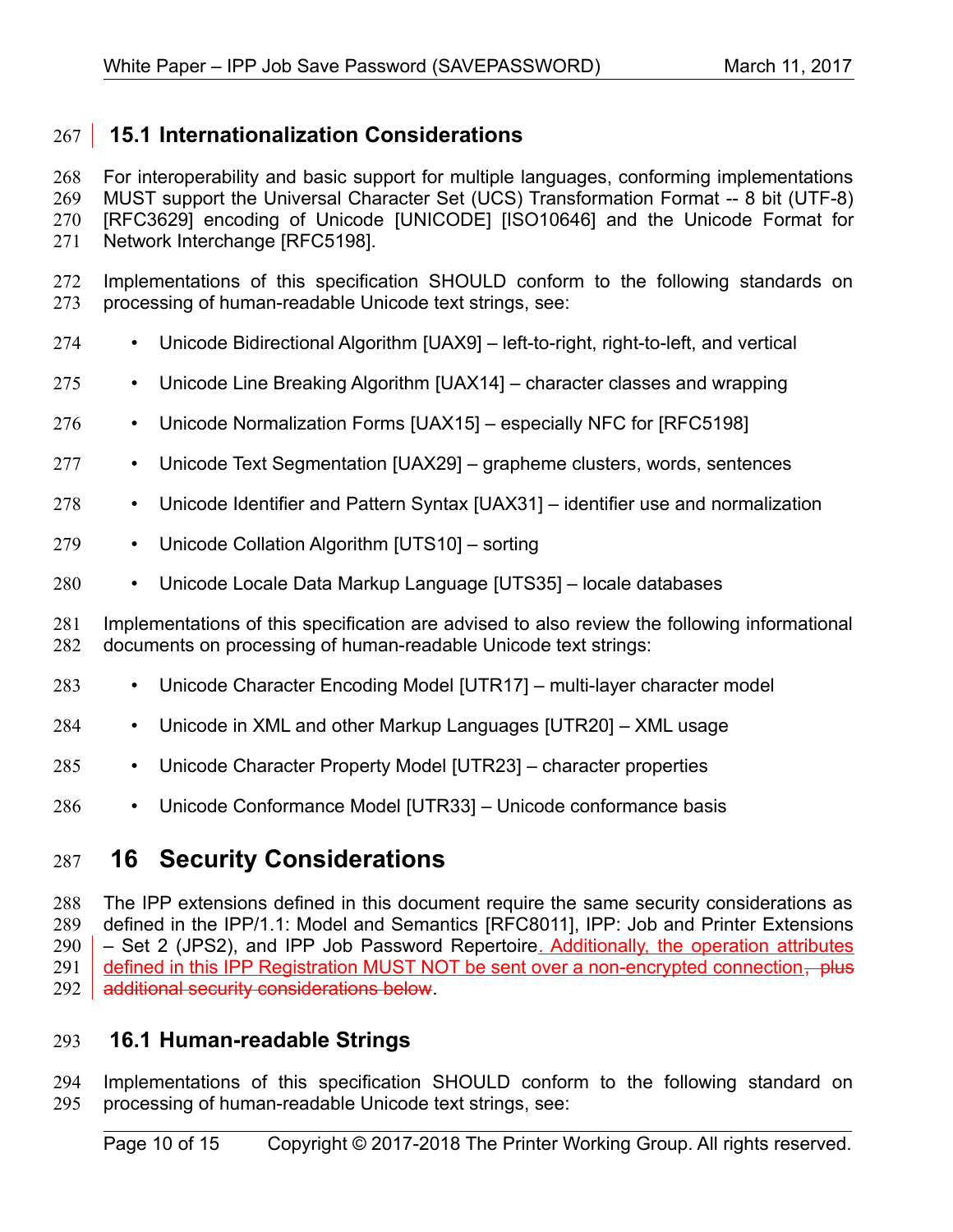- Unicode Security Mechanisms [\[UTS39\]](#page-12-13)  detecting and avoiding security attacks 296
- Implementations of this specification are advised to also review the following informational document on processing of human-readable Unicode text strings: 297 298
- Unicode Security FAQ [\[UNISECFAQ\]](#page-12-12)  common Unicode security issues 299

## <span id="page-10-3"></span> **17 IANA Considerations** 300

## <span id="page-10-2"></span> **17.1 Attribute Registrations** 301

- The attributes defined in this document will be published by IANA according to the 302
- procedures in IPP Model and Semantics [\[RFC8011\]](#page-12-2) section 6.2 in the following file: 303
- <http://www.iana.org/assignments/ipp-registrations>  $304$
- The registry entries will contain the following information: 305

| Operation attributes:                                 | Reference      |
|-------------------------------------------------------|----------------|
|                                                       |                |
| job-save-accesses (collection   no-value)             | [SAVEPASSWORD] |
| access-oauth-token (1setOf octetString (MAX))         | [SAVEPASSWORD] |
| access-oauth-uri (uri)                                | [SAVEPASSWORD] |
| <u>access-password (text(MAX))</u>                    | [SAVEPASSWORD] |
| access-pin (text (MAX))                               | [SAVEPASSWORD] |
| <u>access-user-name(text(MAX)</u>                     | [SAVEPASSWORD] |
| access-x509-certificate (1setOf octetString (MAX))    |                |
|                                                       | [SAVEPASSWORD] |
|                                                       |                |
| Printer Description attributes:                       | Reference      |
|                                                       |                |
| job-save-accesses-configured (1setOf (type2 keyword)) |                |
|                                                       | [SAVEPASSWORD] |
| job-save-accesses-supported (1setOf (type2 keyword))  |                |
|                                                       | [SAVEPASSWORD] |

## <span id="page-10-1"></span> **18 References** 322

## <span id="page-10-0"></span> **18.1 Normative References** 323

<span id="page-10-4"></span>[IPPREPERTOIRE] S. Kennedy, "IPP Job Password Repertoire", January 2016, [https://ftp.pwg.org/pub/pwg/ipp/whitepaper/wp-job-password](https://ftp.pwg.org/pub/pwg/ipp/whitepaper/wp-job-password-repertoire-20160101.pdf)[repertoire-20160101.pdf](https://ftp.pwg.org/pub/pwg/ipp/whitepaper/wp-job-password-repertoire-20160101.pdf) 324 325 326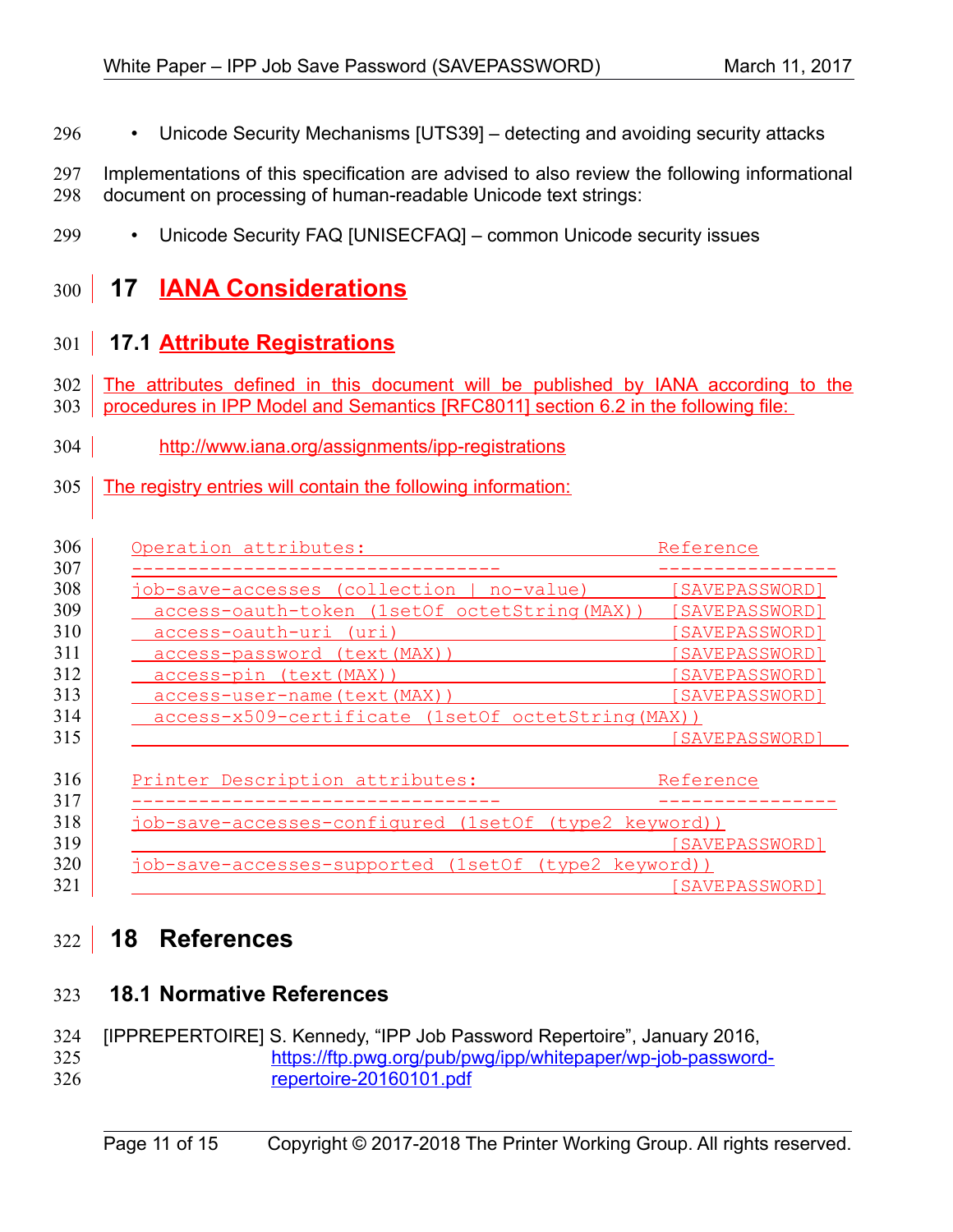<span id="page-11-3"></span><span id="page-11-2"></span><span id="page-11-1"></span><span id="page-11-0"></span>

| 327<br>328               | [ISO10646]   | "Information technology -- Universal Coded Character Set (UCS)",<br>ISO/IEC 10646:2011                                                                                                                        |
|--------------------------|--------------|---------------------------------------------------------------------------------------------------------------------------------------------------------------------------------------------------------------|
| 329<br>330<br>331<br>332 | [PWG5100.5]  | D. Carney, T. Hastings, P. Zehler. "Internet Printing Protocol (IPP):<br>Document Object", PWG 5100.5-2003, October 2003,<br>http://ftp.pwg.org/pub/pwg/candidates/cs-ippdocobject10-20031031-<br>5100.5.pdf  |
| 333<br>334<br>335<br>336 | [PWG5100.11] | T. Hastings, D. Fullman, "IPP: Job and Printer Extensions - Set 2<br>(JPS2)", PWG 5100.11-2010, October 2010,<br>https://ftp.pwg.org/pub/pwg/candidates/cs-ippjobprinterext10-<br>20101030-5100.11.pdf        |
| 337<br>338<br>339        | [PWG5100.12] | R. Bergman, H. Lewis, I. McDonald, M. Sweet, "IPP Version 2.0, 2.1,<br>and 2.2", PWG 5100.12-2015, October 2015,<br>http://ftp.pwg.org/pub/pwg/standards/std-ipp20-20151030-5100.12.pdf                       |
| 340<br>341<br>342<br>343 | [PWG5100.13] | M. Sweet, I. McDonald, P. Zehler, "IPP: Job and Printer Extensions -<br>Set 3 (JPS3)", PWG 5100.13-2012, July 2012,<br>http://ftp.pwg.org/pub/pwg/candidates/cs-ippjobprinterext3v10-<br>20120727-5100.13.pdf |
| 344<br>345<br>346        | [PWG5100.19] | S. Kennedy, "IPP Implementor's Guide v2.0", PWG 5100.19-2015,<br>August 2015, http://ftp.pwg.org/pub/pwg/candidates/cs-ippig20-<br>20150821-5100.19.pdf                                                       |
| 347<br>348               | [RFC2817]    | R. Khare, S. Lawrence, "Upgrading to TLS Within HTTP/1.1", RFC<br>2817, May 2000, https://www.ietf.org/rfc/rfc2817.txt                                                                                        |
| 349<br>350               | [RFC3510]    | R. Herriot, I. McDonald, "Internet Printing Protocol/1.1: IPP URL<br>Scheme", RFC 3510, April 2003, https://tools.ietf.org/html/rfc3510                                                                       |
| 351<br>352               | [RFC3629]    | F. Yergeau, "UTF-8, a transformation format of ISO 10646", RFC<br>3629, November 2003, https://www.ietf.org/rfc/rfc3629.txt                                                                                   |
| 353<br>354               | [RFC5198]    | J. Klensin, M. Padlipsky, "Unicode Format for Network Interchange",<br>RFC 5198, March 2008, https://www.ietf.org/rfc/rfc5198.txt                                                                             |
| 355<br>356<br>357        | [RFC7230]    | R. Fielding, J. Reschke, "Hypertext Transfer Protocol (HTTP/1.1):<br>Message Syntax and Routing", RFC 7230, June 2014,<br>http://www.ietf.org/rfc/rfc7230.txt                                                 |
| 358<br>359<br>360        | [RFC7472]    | I. McDonald, M. Sweet, "Internet Printing Protocol (IPP) over HTTPS<br>Transport Binding and the 'ipps' URI Scheme", RFC 7472, March<br>2015, https://tools.ietf.org/html/rfc7472                             |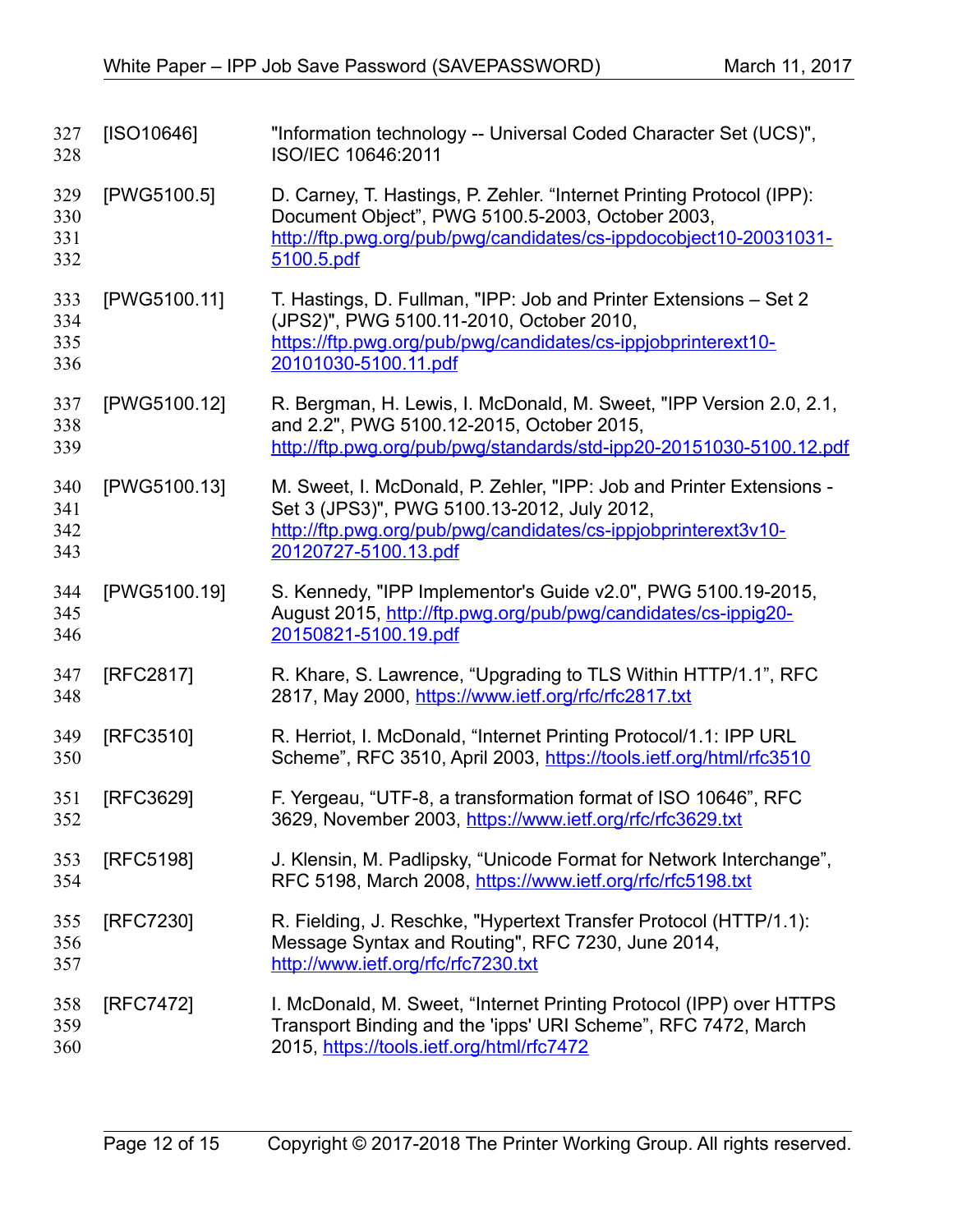<span id="page-12-13"></span><span id="page-12-12"></span><span id="page-12-11"></span><span id="page-12-10"></span><span id="page-12-9"></span><span id="page-12-8"></span><span id="page-12-7"></span><span id="page-12-6"></span><span id="page-12-5"></span><span id="page-12-4"></span><span id="page-12-3"></span><span id="page-12-2"></span><span id="page-12-1"></span><span id="page-12-0"></span>

| 361<br>362<br>363 | [RFC8010]                          | M. Sweet, I. McDonald, "Internet Printing Protocol/1.1: Encoding and<br>Transport", RFC 8010, January 2017,<br>https://www.ietf.org/rfc/rfc8010.txt |
|-------------------|------------------------------------|-----------------------------------------------------------------------------------------------------------------------------------------------------|
| 364<br>365<br>366 | [RFC8011]                          | M. Sweet, I. McDonald, "Internet Printing Protocol/1.1: Model and<br>Semantics", RFC 8011, January 2017,<br>https://www.ietf.org/rfc/rfc8011.txt    |
| 367<br>368        | [UAX9]                             | Unicode Consortium, "Unicode Bidirectional Algorithm", UAX#9, May<br>2016, http://www.unicode.org/reports/tr9                                       |
| 369<br>370        | [UAX14]                            | Unicode Consortium, "Unicode Line Breaking Algorithm", UAX#14,<br>June 2016, http://www.unicode.org/reports/tr14                                    |
| 371<br>372        | [UAX15]                            | Unicode Consortium, "Normalization Forms", UAX#15, February 2016,<br>http://www.unicode.org/reports/tr15                                            |
| 373<br>374        | [UAX29]                            | Unicode Consortium, "Unicode Text Segmentation", UAX#29, June<br>2016, http://www.unicode.org/reports/tr29                                          |
| 375<br>376        | [UAX31]                            | Unicode Consortium, "Unicode Identifier and Pattern Syntax",<br>UAX#31, May 2016, http://www.unicode.org/reports/tr31                               |
| 377<br>378        | [UNICODE]                          | The Unicode Consortium, "Unicode® 10.0.0", June 2017,<br>http://unicode.org/versions/Unicode10.0.0/                                                 |
| 379<br>380        | [UTS10]                            | Unicode Consortium, "Unicode Collation Algorithm", UTS#10, May<br>2016, http://www.unicode.org/reports/tr10                                         |
| 381<br>382        | [UTS35]                            | Unicode Consortium, "Unicode Locale Data Markup Language",<br>UTS#35, October 2016, http://www.unicode.org/reports/tr35                             |
| 383<br>384        | [UTS39]                            | Unicode Consortium, "Unicode Security Mechanisms", UTS#39, June<br>2016, http://www.unicode.org/reports/tr39                                        |
| 385               | <b>18.2 Informative References</b> |                                                                                                                                                     |
| 386<br>387        | [IANA-IPP]                         | IANA Internet Printing Protocol (IPP) Registrations,<br>http://www.iana.org/assignments/ipp-registrations                                           |
| 388<br>389        | [UNISECFAQ]                        | Unicode Consortium "Unicode Security FAQ", November2016,<br>http://www.unicode.org/fag/security.html                                                |
| 390<br>391        | [UTR17]                            | Unicode Consortium "Unicode Character Encoding Model", UTR#17,<br>November 2008, http://www.unicode.org/reports/tr17                                |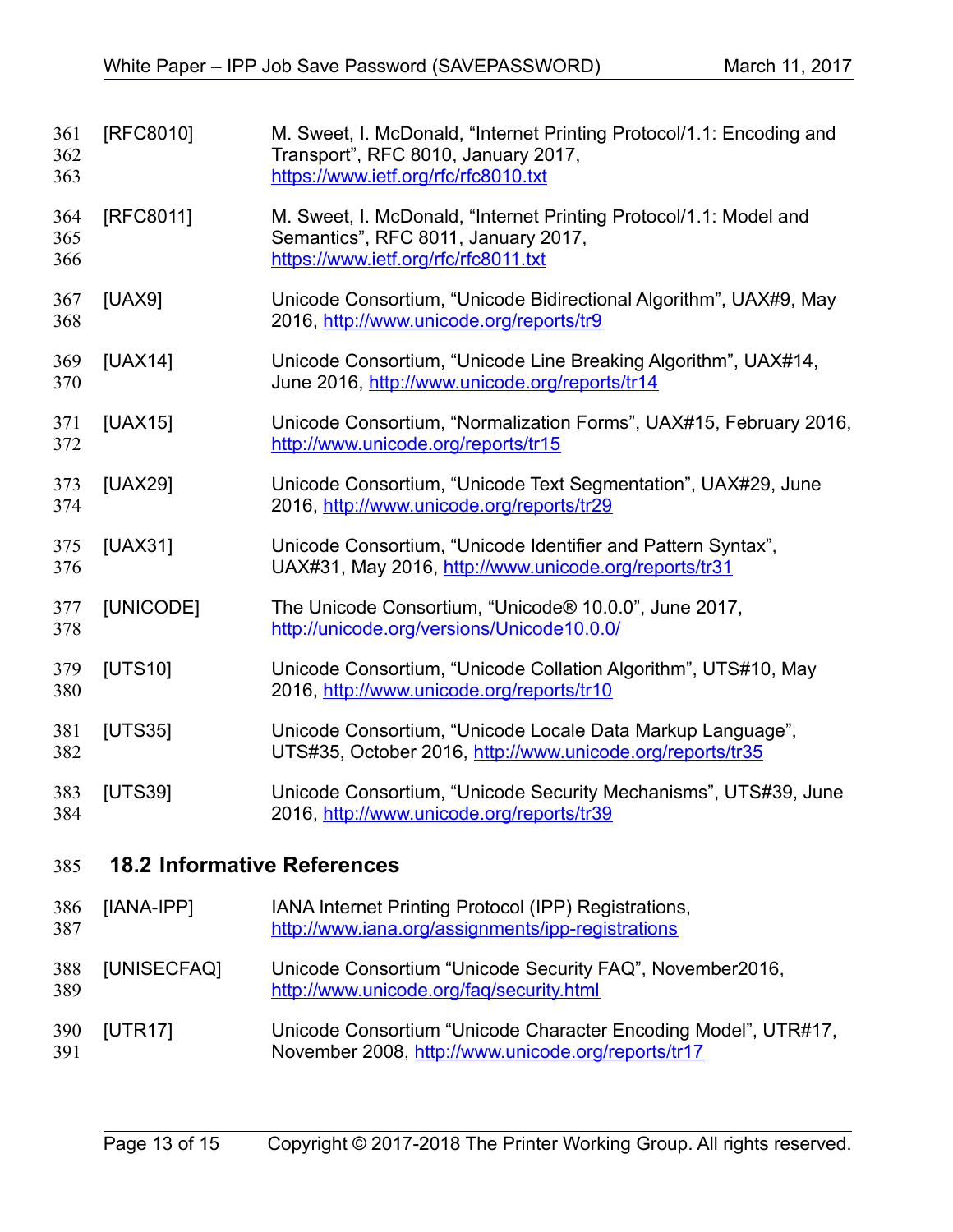<span id="page-13-3"></span><span id="page-13-2"></span>[UTR20] Unicode Consortium "Unicode in XML and other Markup Languages", UTR#20, January 2013,<http://www.unicode.org/reports/tr20> [UTR23] Unicode Consortium "Unicode Character Property Model", UTR#23, May 2015,<http://www.unicode.org/reports/tr23> [UTR33] Unicode Consortium "Unicode Conformance Model", UTR#33, November 2008,<http://www.unicode.org/reports/tr33> 392 393 394 395 396 397

## <span id="page-13-1"></span><span id="page-13-0"></span> **19 Authors' Addresses** 398

- Primary authors (using Address style): 399
- Smith Kennedy 400
- HP Inc. 401
- 11311 Chinden Blvd. 402
- Boise, Idaho, 83714 403
- smith.kennedy@hp.com 404
- The authors would also like to thank the following individuals for their contributions to this standard: 405 406
- Turanga Leela Planet Express 407
- Zapp Brannigan Democratic Order of Planets 408
- Wowbanger The Infinitely Prolonged Independent Consultant 409
- Ira McDonald High North Inc. 410
- Mike Sweet Apple Inc. 411